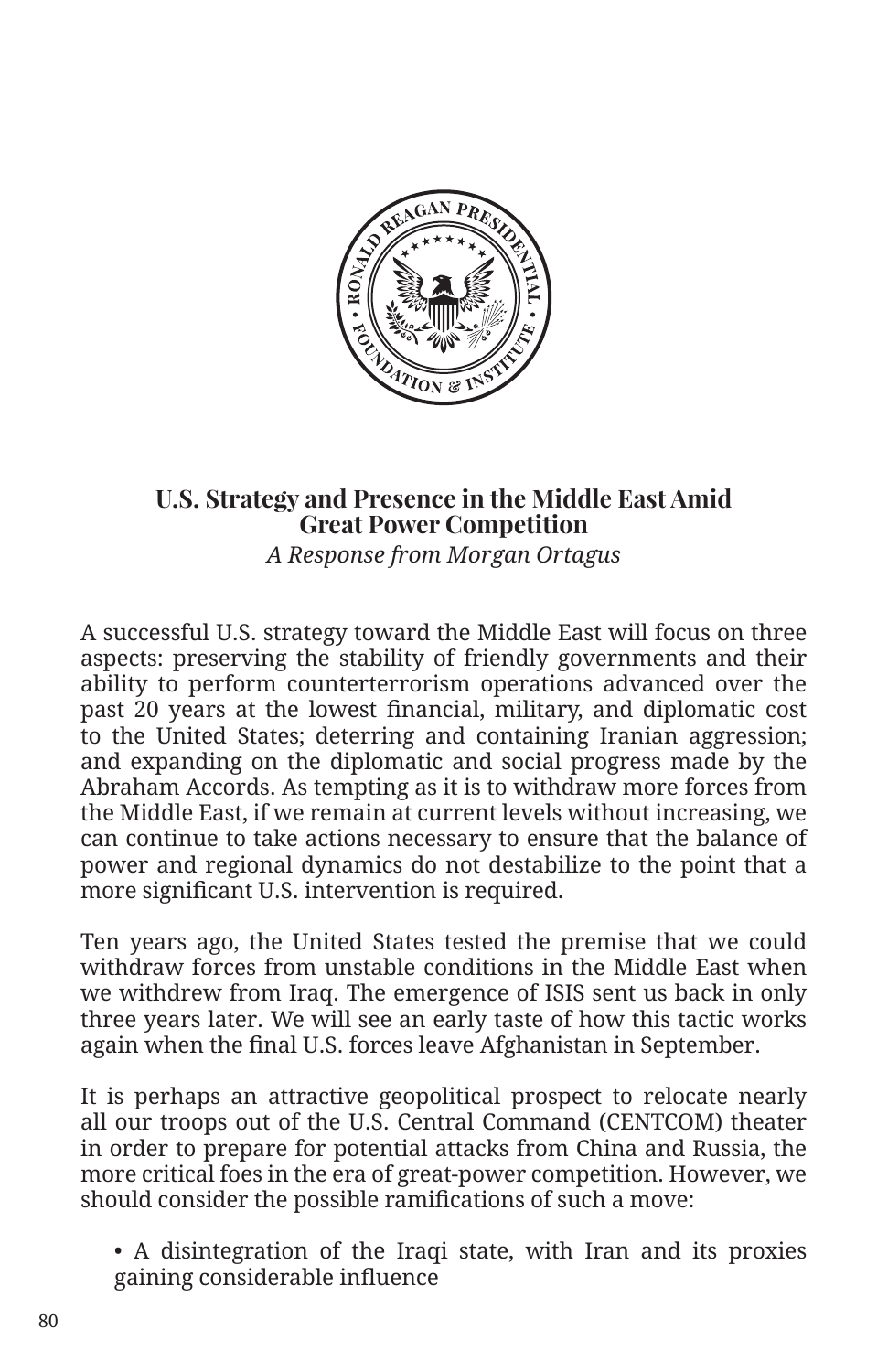• A reconstitution of al-Qaeda across Afghanistan, Iraq, Syria, the Arabian Peninsula, and the Sahel

• Deposition and replacement of friendly (even if not liberal democratic) governments in the Gulf and Levant by Sunni or Shi'a extremists, transforming the regional power dynamic

As a democracy, we must also recognize the reality of the political will of the American people. There is simply no appetite across either major political party for an increase of American troop presence in the Middle East. Thus, the United States must focus on a small, counterterrorism footprint in CENTCOM dedicated to disrupting terror operations and keeping critical intelligence, surveillance, and reconnaissance (ISR) capabilities in place. We do not need to move aircraft carriers in the Persian Gulf whenever Saudi Arabia is attacked, but we should not invite a scenario where the Middle East's security degrades to the point that we are compelled to return large numbers of forces back into the region in a repeat of the 2014 anti-ISIS campaign. Instead, we should maintain a light footprint—intelligence operations and ISR assets, counterterror strike brigades, and rapid response units—in Iraq and Afghanistan as long as conditions require our presence.

Continuing to stabilize the Middle East is an important investment that will pay significant dividends. Congress should invest in a revitalized diplomatic corps (accompanied by major reforms in the Foreign Service) to push the region's autocratic and near-failed states toward more consistent and ongoing transparency, reforms, and accountability to their populations. While Americans understandably do not want to see large deployments of troops in the Middle East, a substantial increase in diplomatic presence, including in Iraq where most diplomats have been withdrawn, will be essential to push forward genuine democratic reforms. Progress may take decades, but shifting the burden toward the diplomacy and development side of the budget will be a more realistic long-term solution for a region where America's military has been hyper focused for far too long.

America cannot achieve any of its goals in the region without containing Iran. It is the linchpin to securing fragile nation-states and preventing the worst-case scenarios from occurring. Today, the regime is the last major impediment to widespread peace in the Middle East. We must remember that Iran remains the world's last revolutionary regime, ideologically committed at the most senior levels to regional and eventually world domination. The United States has two main strategic interests toward Iran: curbing their support and funding of terror operations and preventing them from acquiring a nuclear weapon. Since 2012, Iran has provided more than \$16 billion in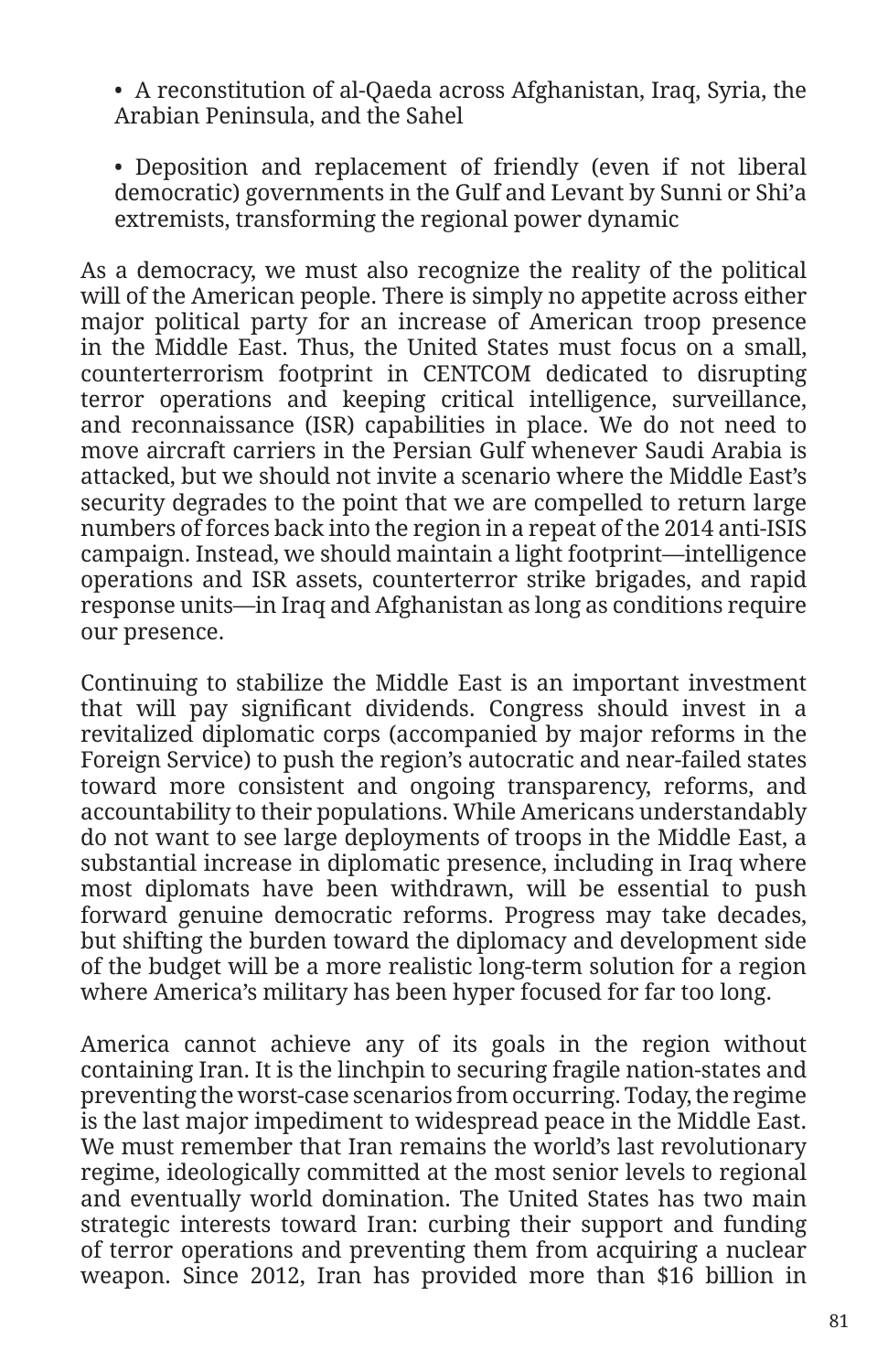financial support to the Assad regime, Iraqi militias, and other terror proxies, including Hezbollah, Hamas, and the Houthis. They continue to harbor senior al-Qaeda leadership and have provided them with an operational headquarters and logistical support to fundraise, communicate, and organize attacks. Unfortunately, the deal that the Biden administration is close to sealing would provide the Iranian regime with \$90 billion in sanctions relief along with an additional \$50 billion in oil revenue annually. This will undo much of the progress made over the past four years to stabilize the Middle East.

The United States, along with Israel, is still quite capable of preventing Iran from obtaining a nuclear weapon, and the past five U.S. presidents have all pledged to do so. This should remain a top priority for all U.S. administrations, as an Iranian regime equipped with a nuclear weapon would wield enormous leverage over its rivals, spark an arms race in the region, and be a dangerous proliferation risk. The regime has already transferred significant missile technology to Hamas and Hezbollah, which Hamas used in May to fire long-range missiles at Israeli cities for the first time. Long-range ballistic missiles paired with a nuclear weapon would threaten Israel as well as NATO allies in Europe. Unfortunately, the Joint Comprehensive Plan of Action (JCPOA) permits Iran to pursue a rapid nuclear breakout in 2031. In the absence of a permanently denuclearized Iran, the United States should continue to provide Israel with all the assets and support to eliminate a nascent Iranian nuclear weapons program. A firm military deterrent has been sufficient to prevent Iran from pursuing a nuclear breakout during the three years that the United States has been withdrawn from the JCPOA. As recently as April 2021, the intelligence community has continued to assess that Iran has decided against pursuing a nuclear weaponization capability.

A policy of long-term containment and military deterrence against Iran, coupled with strong economic pressure, can turn off the spigot of terror financing and give governments embattled by Shi'a fighters a chance to catch their breath and regain sovereign control over their territory. An underfunded and poorly equipped Iranian military would give the regime more pause about pursuing a nuclear weapon if it cannot parry an Israeli or U.S. strike. And as long as Iran's economy plateaus, the other nations of the Middle East will grow while Iran stagnates. According to World Bank data, Iran's GDP was 31.5 percent of the combined GDPs of Israel, Saudi Arabia, and the United Arab Emirates (UAE) in 2016. However, this ratio fell to 28.2 percent at the end of 2019—after just 18 months of U.S. economic pressure.

Efforts to promote democratization and support the flourishing of liberal society did not seem to show much progress over the past 20 years. Beginning in 2020, however, long-term changes in Middle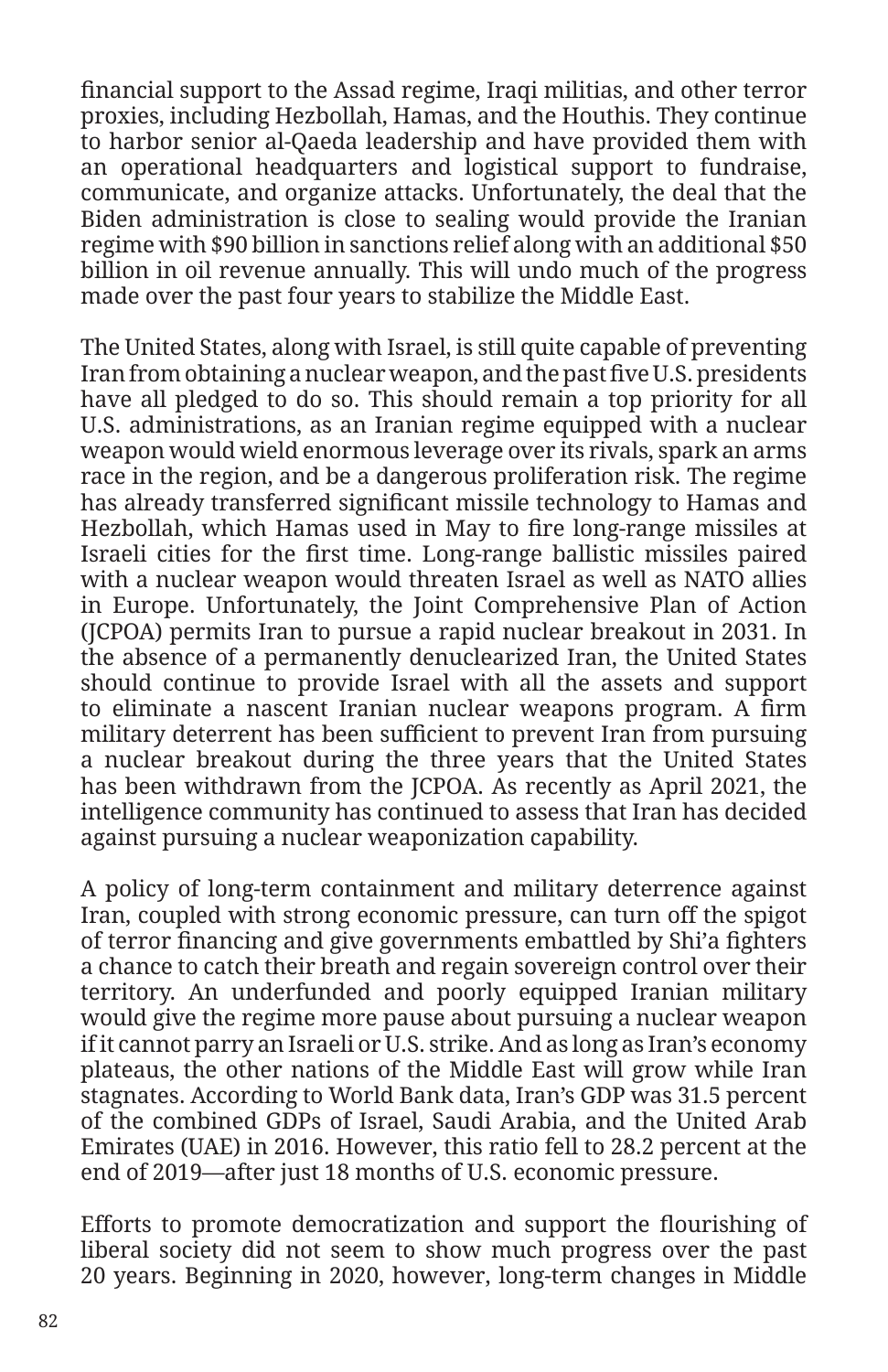Eastern society bore fruit through the Abraham Accords that brought diplomatic and economic progress between Israel and Arab nations. We must continue to promote these agreements and encourage more Arab states to normalize their relationship with Israel. The impact of the Abraham Accords cannot be overstated. The accords bring stability to the region and enable coalitions of U.S. partners to work in the open with each other on combatting Iranian and extremist threats. The worst decision that the Biden administration could pursue would be to abandon relationships with Gulf nations and push them further into Russian and Chinese influence. President Joe Biden risks this today with his policies toward Israel, the UAE, and Saudi Arabia.

## **Consolidating Diplomatic Bureaucracy**

Not only does the Middle East continually draw in military assets, but the constant crises also suck up enormous diplomatic and bureaucratic bandwidth from the Department of State and National Security Council. Our senior diplomats, such as the secretary of state, deputy secretary of state, and national security advisor, should focus more of their attention on bolstering economic and diplomatic ties with allies in Latin America, Southeast and East Asia, and Europe. As Paul Miller notes in his piece, we need to court India far more than we have to date because their importance as an economic partner and buttress against China is paramount. This will admittedly be difficult, as Middle East issues (particularly those involving Iran and Israel) are often ones that seep into the U.S. news cycle.

The Trump administration had separate senior diplomats in charge of Iran, Syria, and Afghanistan. The assistant secretary for Near Eastern affairs and under secretary for policy had carved out parts of the Levant and North Africa for themselves, while Presidential Senior Advisor Jared Kushner was at the top of the chain for most issues involving Israel and the Gulf. Along with the regional ambassadors, each were reporting directly to the secretary of state or the president, creating a massive bureaucratic jumble. The Biden administration has made this worse by separating Libya and Yemen away from the existing bureaucracy by giving them their own special representatives who also report to the secretary of state. As a result, the secretary of state is spending considerable time and effort micromanaging nearly every decision made in the Middle East since each of these officials effectively only reports to the secretary.

To solve this problem and enable senior leadership to focus on other parts of the world, the State Department should create a disciplined, hierarchical structure to consolidate diplomatic responsibilities for the Middle East. The president should empower the secretary of state to ensure that decision-making on diplomatic matters remains at